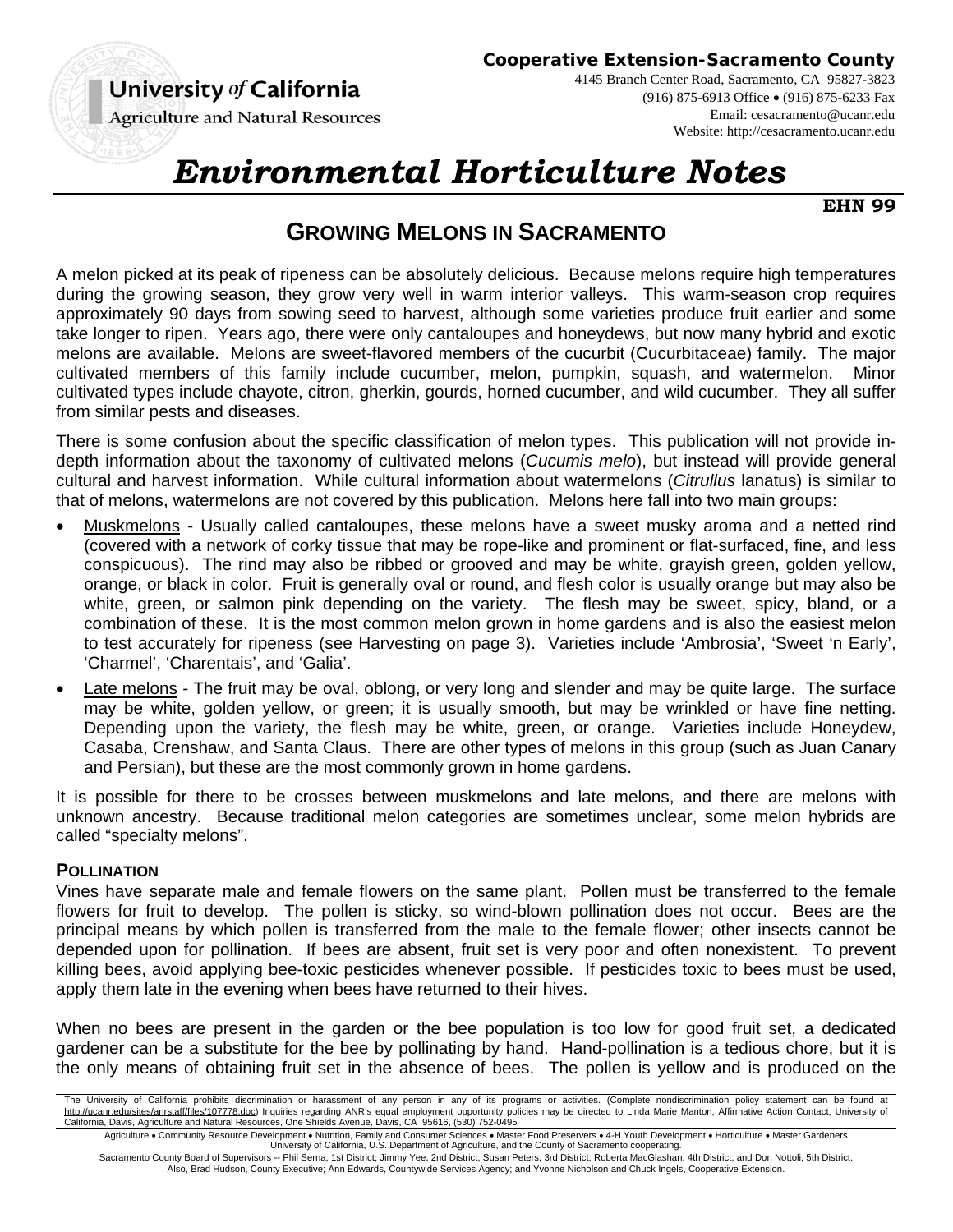structure in the center of the male flower. A small artist's paintbrush can be used to transfer pollen, or you can take off a male flower, remove its petals to expose the pollen-bearing structure, and roll the pollen onto the stigma in the center of the female flower. When hand-pollinating, it is important to use only freshly-opened flowers. Flowers open early in the morning and are receptive for only one day. Very hot or cool weather, wind, and rain can shorten the pollination period. The length of time from pollination to fruit maturation varies considerably depending on the temperature and the particular type of melon grown.

Even with multiple bee visits to each flower, about 80 percent of female melon flowers will be aborted without setting fruit. Even when pollinating by hand, which is quite time consuming and less effective than bee pollination, there is no way to determine which hand-pollinated flowers will be aborted by the plant. Under optimal conditions, and depending upon varieties grown, melon fruits can mature within approximately 30 to 45 days of pollination.

Male blooms generally form first. They do not set fruit, but they supply pollen that fertilizes female flowers; therefore, do not be concerned when male flowers fall off. Male flowers can be identified by their short stem and are generally borne in clusters of three to five. Female flowers are borne singly on somewhat longer stems and can be identified by the miniature fruit (ovary) at the flower base. (See drawings at right)



**MUSKMELON** 

A common misconception is that melons will cross-pollinate with squash, cucumbers, and watermelons (other members of the cucurbit family). This is not true—the female flowers of

Male Flower

each can be fertilized only by pollen from that same species. Therefore, all varieties of melons (*Cucumis melo*) have the potential to cross-pollinate with one another. When more than one variety of melon is grown in the garden, they can readily cross-pollinate, and seed saved from these plants will likely produce fruit that will be different from either of the parents (see Saving Seeds on page 6).

#### **SOIL CONDITIONS**

Melons can be grown in most types of soils, but they prefer light, well-drained soils high in organic matter and nitrogen content with pH of 6.5 to 7.5. Add organic matter (such as compost, well-rotted manures, composted pesticide-free lawn clippings, and composted leaves) to clay soils to improve soil structure and to help avoid surface crusting after irrigation or rainfall. For poorly drained sites, consider growing melons in raised beds. For additional information on soil preparation, see "*Vegetable Garden Basics"* (ANR Publication 8059) available at http://www.anrcatalog.ucdavis.edu).

## **PLANTING**

For optimum growth, choose a site in the garden that gets full sunlight. Seeds germinate best when soil temperatures are between 68° and 78ºF. Because melon plants suffer if temperatures are too low, it is best to wait until the nighttime air temperatures are consistently above 50°F. To help raise the soil temperature, black plastic can be placed on the soil several weeks prior to planting (black plastic will also conserve moisture, eliminate weeds, and keep fruits clean and free of rot). When the soil has warmed sufficiently, sow seeds in the ground ½ to 1 inch deep (check the seed packet for planting depth specific to each variety) on a mound to keep the roots warm and well-drained, spacing them 3 feet apart in rows 3 to 5 feet apart. If black plastic is used to warm the soil, cut an "X" in the plastic wherever a seed is to be placed. To reduce the risk of rotting, place the seeds on their edge. If plants are grown on a trellis, they can be spaced 18 to 24 inches apart.

Plants can be started indoors in pots a few weeks before planting outdoors (which should be done when temperatures are consistently warm—see above). Sow two seeds (on their sides) per 3-inch pot filled with moist seed starting mix and water evenly. Keep the pots in a warm place, preferably around 64° to 70ºF (placement of a propagation/heating mat beneath the pots will aid in germination). After germination, place the pots under fluorescent lights for 14 to 16 hours per day, keeping the plants 2 to 3 inches from the light source. Thin out the weaker seedling in each pot by snipping it off at the soil level with a small pair of scissors rather than pulling it out; this will prevent disturbance of the roots of the other seedling. When each plant has developed its first true leaf, begin fertilizing with diluted fish emulsion or other water soluble fertilizer (diluted to half strength of label recommendation) and water it in. Fertilize with diluted fertilizer once a week until the plants are planted outdoors.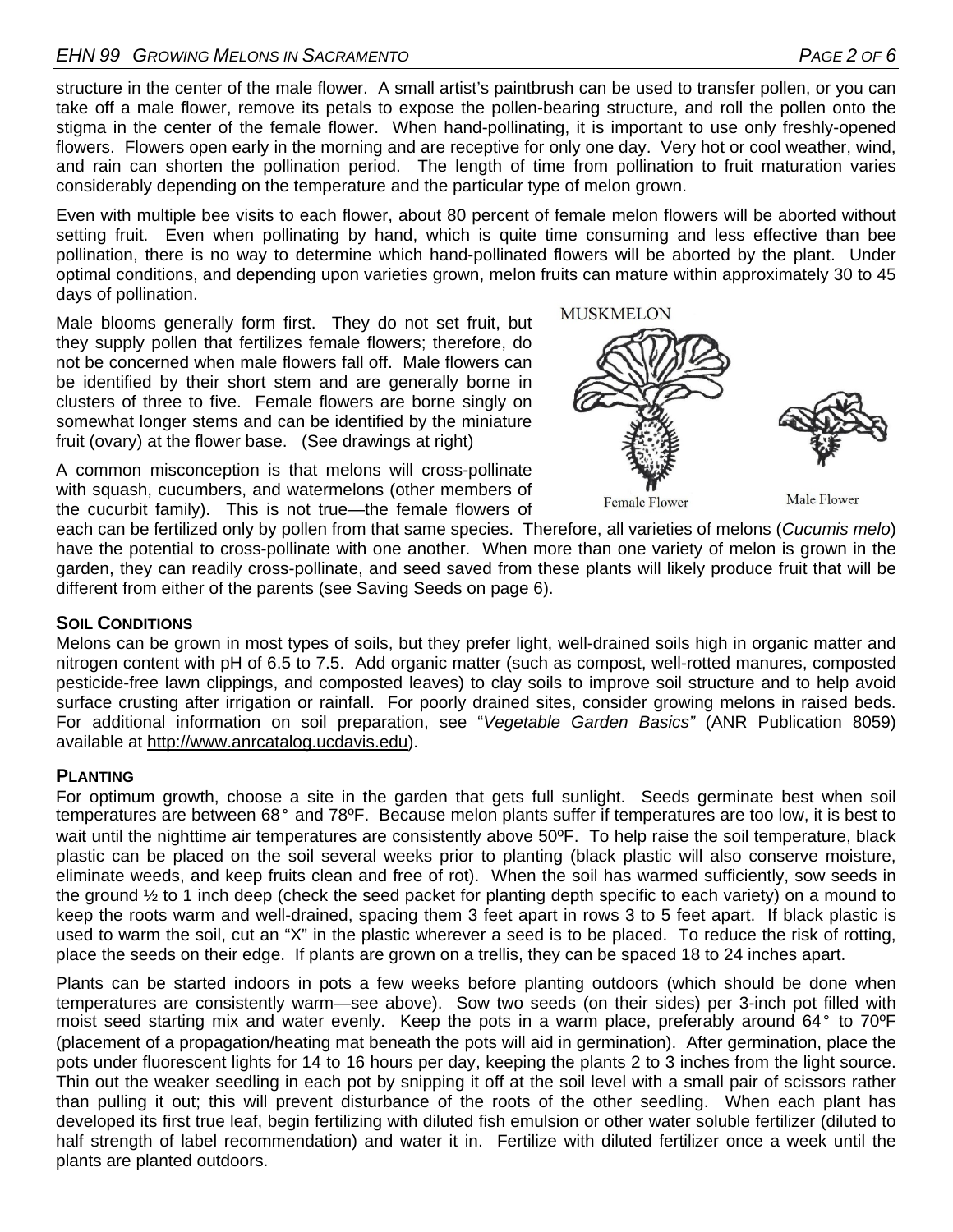When seedlings have developed 2 to 3 true leaves, prepare them for outdoor conditions by "hardening them off" for at least a week before planting them outdoors. Hardening off involves setting the plants outside in an area protected from wind and direct sunlight (a semi-shady location is best) for a few hours each day and bringing them inside at night. Leave them outside longer each day, gradually increasing their exposure to wind and sun. If taken from indoor conditions and planted directly in the garden without hardening them off, they may not survive the shock. Because melon plants do not like to have their roots disturbed, avoid leaving the plants in the pots too long. If plants get too big before transplanting, they may become rootbound.

A single melon plant may spread its vines over 16 to 24 square feet of soil, so training melons to grow on a trellis is a good solution to save space. In order to encourage the melon vines to climb rather than sprawl, the plants can be trained up a support system such as concrete reinforcing wire. Growing melons on a trellis also simplifies harvesting, and the improved air circulation helps prevent powdery mildew. A melon stem will not support the weight of the maturing melons that hang down behind the trellis, so each fruit must be given extra support. When the melons are about 2 inches in diameter, they should be cradled in slings made of netting, old nylon stockings, or tee-shirts cut into strips.

#### **MAINTENANCE AND CARE**

Keep the soil evenly moist and give deep soakings until the fruits reach their mature size. Reduce the frequency of irrigation at the first ripe melon to concentrate flavors and eliminate cracking, but do not allow the plant to wilt. After harvesting the first melons, return to the original watering schedule so the next crop of melons can obtain size. Mulch soil around plants to help maintain consistent moisture and suppress weeds.

Apply a liquid fertilizer such as fish emulsion when the first true leaves emerge. Fish emulsion and seaweed/kelp can also be applied when the vines begin to sprawl and again when fruits begin to form. Fruit in contact with soil may develop rotten spots or be damaged by insects on the bottom. To avoid this, place a board or a few inches of mulching material, such as sawdust or straw, beneath each fruit when it is nearly fullsized. A better solution, and also a space-saving technique, is to train the melon plants up a trellis (see Planting above).

Floating row covers (lightweight spun-bonded polyester or polypropylene fabric) can be used to protect plants from pests or to provide a bit of protection from weather. Be sure to remove the row covers when the plants begin to flower so the bees can do their thing.

#### **HARVESTING**

Melons should not be harvested until they are completely ripe. After they are picked, melons will get softer, but they will not become sweeter. As a general rule, melon varieties with netted skins, such as muskmelon (cantaloupes and galia-types), are easy to tell when they are ripe because the fruit pulls off easily or "slips" from the vine. Varieties with smooth, harder skins, such as honeydew, crenshaw, or casaba, do not slip and must be cut from the vine. The skins of these varieties may actually feel hairy when the fruit is not ripe. As the fruit matures, the skin becomes smooth and slippery, and some varieties change color. When the fruit is fully ripe, the skin changes again to have a waxy feel. In addition, the blossom end should soften and have a ripe, fruity smell. Melons may only be stored for a short time, except casaba and honeydew, which store well for several weeks.

Following are clues to help you determine when to harvest the more commonly-grown melons.

Muskmelon (Cantaloupe, Ananas, and Galia) - When ripe, fruit "slips" (detaches easily from the stem when lifted). "Full slip" is when a slight crack completely circles the stem where it is attached to the fruit. If you harvest at the right time, you can pull off the stem, leaving a smooth cavity. Fruit will have a strong, sweet aroma, which is especially evident when the melon is at room temperature.

Charentais - Fruit is ripe when the skin takes on a tan/golden color and has a strong, sweet aroma. There may be a slight split at the bottom (blossom end). Melon will be overripe if the rind turns orange, has a strong musky smell, or the fruit "slips" from the vine.

Honeydew and Canary - Ready to harvest when the blossom end is soft when a little pressure is applied, the stem end is slightly springy, and the skin begins to take on a creamy yellow/cream appearance. The skin will have a waxy feel, and the blossom end should have a ripe, fruity smell.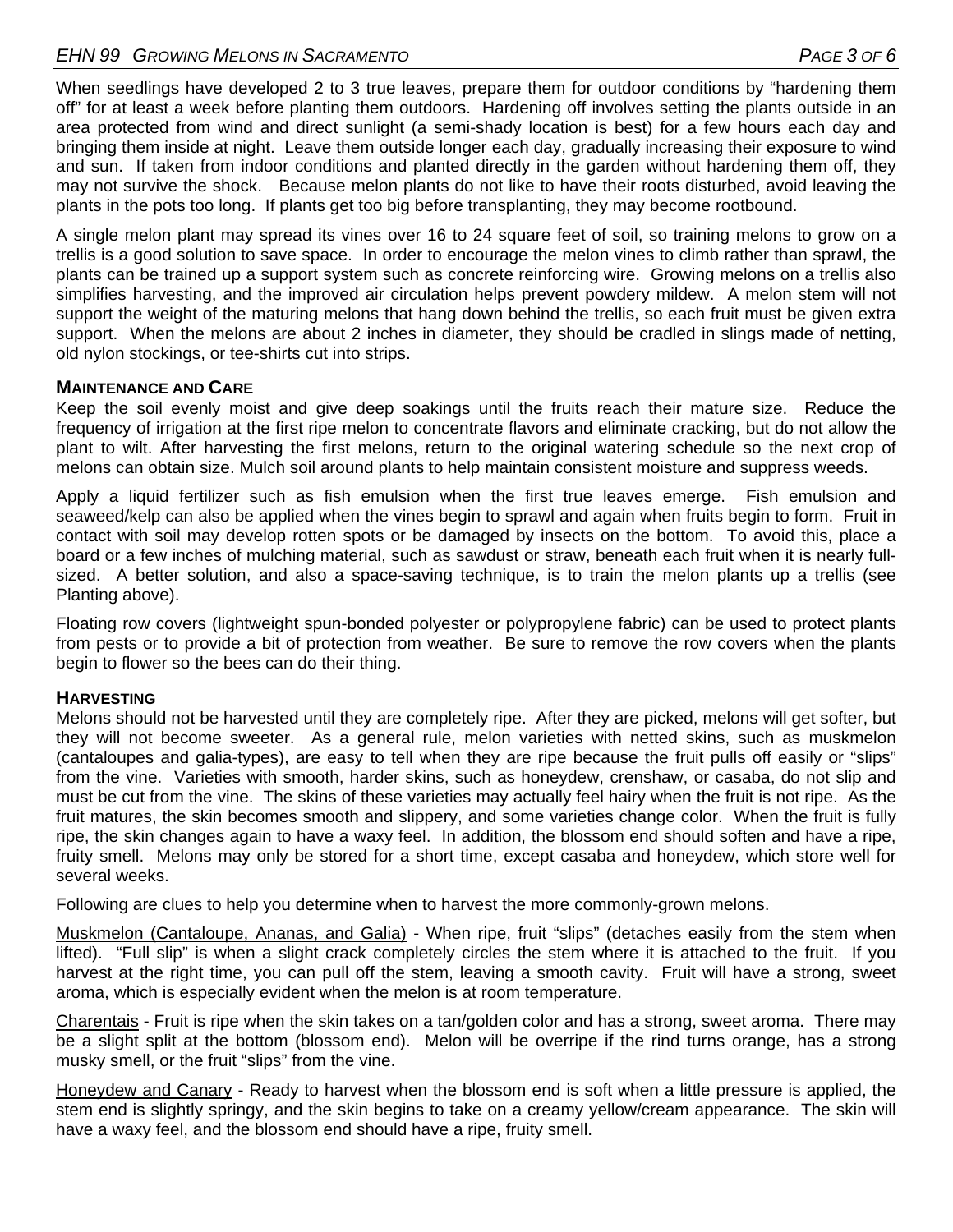Casaba - Leave fruit on the vine until the blossom end softens and the rind turns yellow. Harvest when the skin is slightly golden and has a waxy feel.

Crenshaw - It is ripe when the blossom end begins to soften and the dark green skin develops yellow streaks, or freckles turn orange. Shade fruit to protect from sunburn.

Santa Claus (also known as Christmas melon or Piel de Sapo melon) - When ripe, it should have a distinct yellow tinge to the skin and also be slightly soft, especially on the ends.

#### **STORAGE AND FOOD SAFETY**

If possible, store melons in the refrigerator crisper drawer where the humidity tends to be high. Under these conditions, freshly harvested, fully ripe melons last about 5 to 15 days depending on variety and growing conditions. Melons should be washed just before preparing and eating. It is best not to wash them before storage; this helps ensure a longer shelf life for the uncut fruit.

Melons are grown in close contact with the ground, which may occasionally introduce bacterial contamination from soil, water, and animals. Bacteria present on the melon rind can transfer to the edible flesh when the melon is cut. It is important to wash and scrub the melon's skin with a clean vegetable brush under clean running water before cutting the melon. After washing, blot the melon with clean paper towels to remove excess water. Place on a clean surface (cutting within a kitchen sink is not recommended) and cut the melon at the stem end about 1 inch from the end. Place the melon on a clean cutting board, plate, or other surface with the cut end facing down. With a clean knife, cut the melon in half from the blossom end to the stem end. Wash the knife with clean running water and set aside. Gently scrape out the seeds with a clean spoon. Continue to cut into slices or as desired.

The use of dish soap or detergent during the washing process is not recommended, as melons (especially cantaloupes) are porous and can absorb detergent residues. Always peel, cover, and refrigerate cut melons. Refrigeration inhibits the growth of bacteria. For more information, see "*Cantaloupe: Safe Methods to Store, Preserve, and Enjoy"* (ANR Publication 8095) available at http://www.anrcatalog.ucdavis.edu)

#### **SAVING SEEDS**

All varieties of melons (*Cucumis melo*) have the potential to cross-pollinate with one another. When more than one variety of melon is grown in the garden, seed saved from these plants may produce fruit that will be different from either of the parents. The easiest way to successfully save seed from melons is to isolate varieties ½ mile from each other (admittedly not a very practical method for the home gardener). It may be more practical for the home gardener to purchase melon seeds rather than saving seeds; however, the procedure to follow in order to save melon seeds is set out below.

The seeds are considered mature when melons are ready to eat. When ripe melons are opened for eating, the seeds that are scooped out can be saved. Alternatively, uncut ripe melons can be left to continue ripening, almost to the point of being rotten, since slightly overripe fruits have a higher percentage of mature seeds. Scoop out the seeds and place them in a bowl; massage the seeds with your hands to remove the pulp or other material. Fill the bowl with water and allow hollow seeds to float to the top; then pour off the water, floating seeds, and other debris. Continue this process until the seeds are completely clean (any pulp that is left on the seeds will inhibit germination). Pour the seeds into a strainer and rinse thoroughly under cool running water. Spread the clean seeds onto dry paper towels in a warm, airy place and allow to dry for 7-10 days. Once the seeds are thoroughly dry, store them in a cool, dry place. If properly stored, melon seeds should remain viable for five years. Additional information about saving melon seeds is available in Susanne Ashworth's book "*Seed to Seed – Seed Saving and Growing Techniques for Vegetable Gardeners"* (see reference on page 6).

#### **VARIETIES**

Sacramento County Master Gardeners have had success growing the following melon varieties: Muskmelons: 'Ambrosia' Cantaloupe, 'Hale's Best' Cantaloupe, 'Sweet 'n Early' Cantaloupe, 'Hearts of Gold' Cantaloupe, 'Honey Girl Hybrid' Charentais, 'Arava' Galia, 'Crème de la Crème Hybrid' Ananas.

Late melons: 'Bartlett' Honeydew, 'Crane' Crenshaw, 'Burpee's Early Hybrid' Crenshaw, 'Lambkin Hybrid' Piel de Sapo, 'Amy Hybrid' Canary.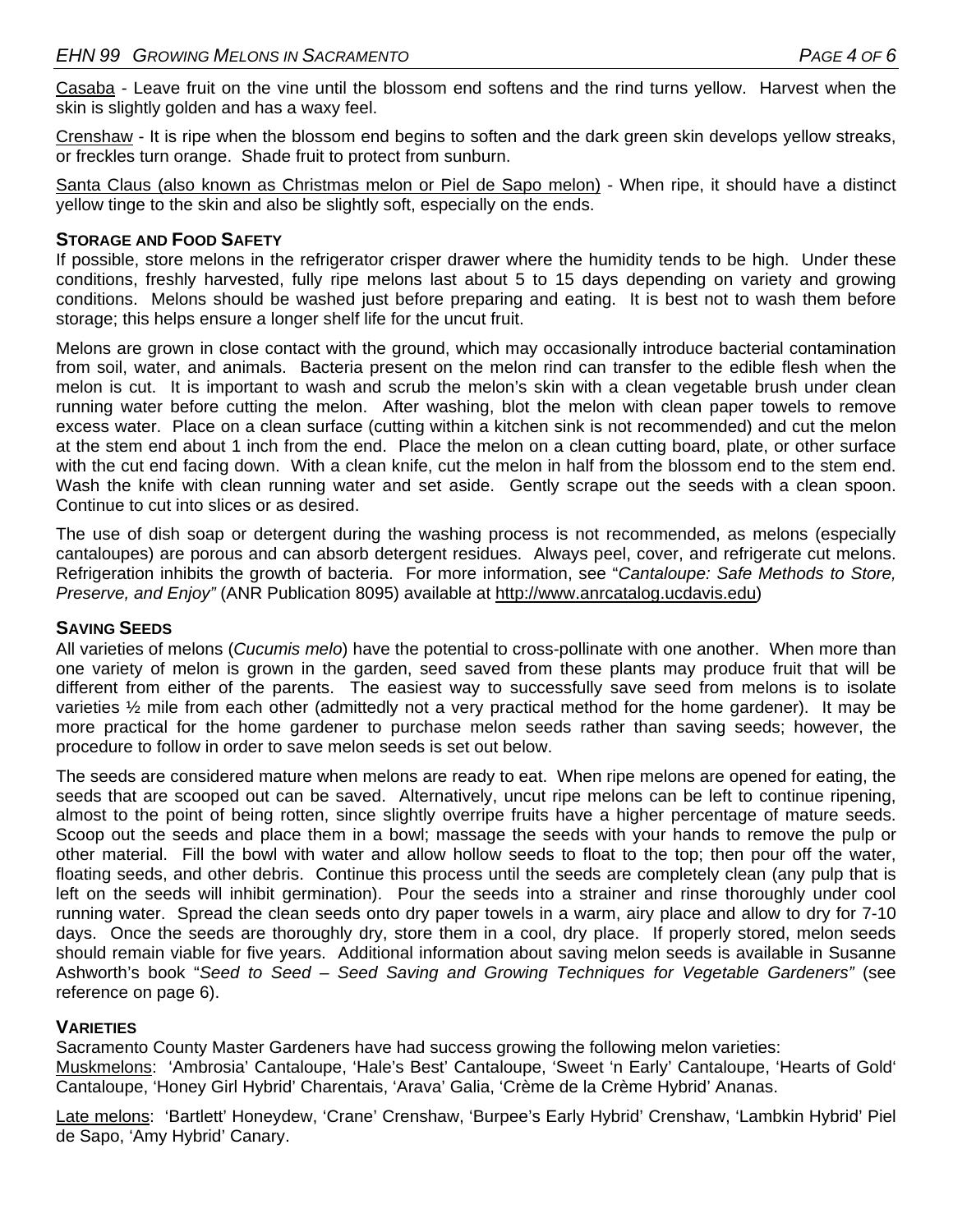#### **DISEASES AND PESTS**

The following table describes common melon diseases, pests, and other problems. For additional integrated pest management techniques, see "*Pests of the Garden and Small Farm*" (ANR Publication 3332) available at http://www.anrcatalog.ucdavis.edu, or check out UC IPM Online (Statewide Integrated Pest Management Program) at http://www.ipm.ucdavis.edu. **Before using a pesticide, read the label, and always follow cautions, warnings, and directions.** 

| <b>Problem</b>                                                                                                                                                    | <b>Probable Cause</b>                                                                                                                                                                                                                                                                     |
|-------------------------------------------------------------------------------------------------------------------------------------------------------------------|-------------------------------------------------------------------------------------------------------------------------------------------------------------------------------------------------------------------------------------------------------------------------------------------|
| Deformed, curled leaves; small, soft-bodied<br>insects on undersides of leaves.<br>Sticky<br>honeydew or black mold may be present.                               | Aphids. Wash off insects with a strong blast of water from a<br>hose. Spray with insecticidal soap.                                                                                                                                                                                       |
| Fine stippling on leaves; yellow or brown<br>leaves. Leaf undersides are silver-gray<br>with fine webbing and yellow, orange, or<br>red dots.                     | Spider mites. To reduce dusty conditions, use regular forceful<br>sprays of water on plants, or use insecticidal soap or insecticidal<br>oil (petroleum-based horticultural oils or neem oils). Do not use<br>soaps or oils on water-stressed plants or when temperatures<br>exceed 90°F. |
| Leaves turn yellow. Honeydew or sooty<br>mold present. Clouds of tiny white insects<br>fly up when plant is disturbed.                                            | Whiteflies. Remove infested plants as quickly as possible.<br>Remove lower, infested leaves of plants not totally infested.                                                                                                                                                               |
| Angular necrotic areas on leaves.                                                                                                                                 | Angular leafspot. Caused by waterborne bacterium. Avoid<br>wetting foliage with irrigation water.                                                                                                                                                                                         |
| Swelling or beads on roots. Wilted plants.<br>Poor yields.                                                                                                        | Nematodes. Rotate crops. Use soil solarization.                                                                                                                                                                                                                                           |
| Holes chewed in leaves.<br>Scarring of<br>runners, young fruit, and crown. Wilting.<br>Beetles are visible.                                                       | Cucumber beetles. Ladybug-like beetles are yellow-green with<br>black stripes or spots. Pick off beetles.                                                                                                                                                                                 |
| Leaves have small specks that turn yellow,<br>then brown. Vines wilt from point of attack<br>to end of vine.                                                      | <b>Squash bug.</b> Trap adults beneath boards in spring. Turn over<br>boards in morning and kill bugs. Pick off adults, young, and egg<br>masses.                                                                                                                                         |
| White, powdery spots on leaves and stems.<br>Spots may enlarge and completely cover<br>Defoliation may occur.<br>leaf.<br>Yields<br>reduced.                      | Powdery mildew.<br>Spores of powdery mildew fungus are<br>spread by wind and air currents. Disease is less severe in hot,<br>dry weather. Use resistant varieties. Dusting with sulfur can be<br>effective. Remove old plant debris.                                                      |
| Yellow spots on upper leaf surfaces; fuzzy,<br>grayish growth on undersides of spots.                                                                             | Downy mildew. A fungal disease. Use resistant varieties.<br>Remove old plant debris.                                                                                                                                                                                                      |
| small<br>Stunted<br>plants,<br>leaves<br>with<br>irregularly-shaped light and dark spots<br>(mottled). Yields reduced.                                            | Mosaic virus. Transmitted by aphids. Remove infected plants<br>as soon as detected. Control aphids.<br>Control weeds.<br>Aluminum foil is effective as soil mulch to reduce aphid<br>population. Deformed fruit is edible.                                                                |
| Poor fruit set.                                                                                                                                                   | Insufficient pollination; lack of bee pollinators.<br>Hand-<br>pollinate using an artist's paintbrush if you have too few bee<br>pollinators. Bee activity may be low due to cool weather or use<br>of insecticides.                                                                      |
| Misshapen fruit.                                                                                                                                                  | Inadequate pollination. See comments above.<br>Dry soil or high temperatures. Supply water.                                                                                                                                                                                               |
| Poor flavor; lack of sweetness.                                                                                                                                   | Poor soil fertility; low potassium, magnesium, or boron.<br>Get soil tested and adjust fertilizer.                                                                                                                                                                                        |
| Plants wilt and die, beginning with older<br>crown leaves. Light brown streaks occur<br>inside lower stem, runners, and roots<br>(visible when split lengthwise). | Verticillium wilt. Caused by Verticillium fungus. Rotate crops.<br>Avoid soil previously planted in potatoes, peppers, eggplant,<br>tomatoes, and cucurbits.                                                                                                                              |

*Chart continued on next page*